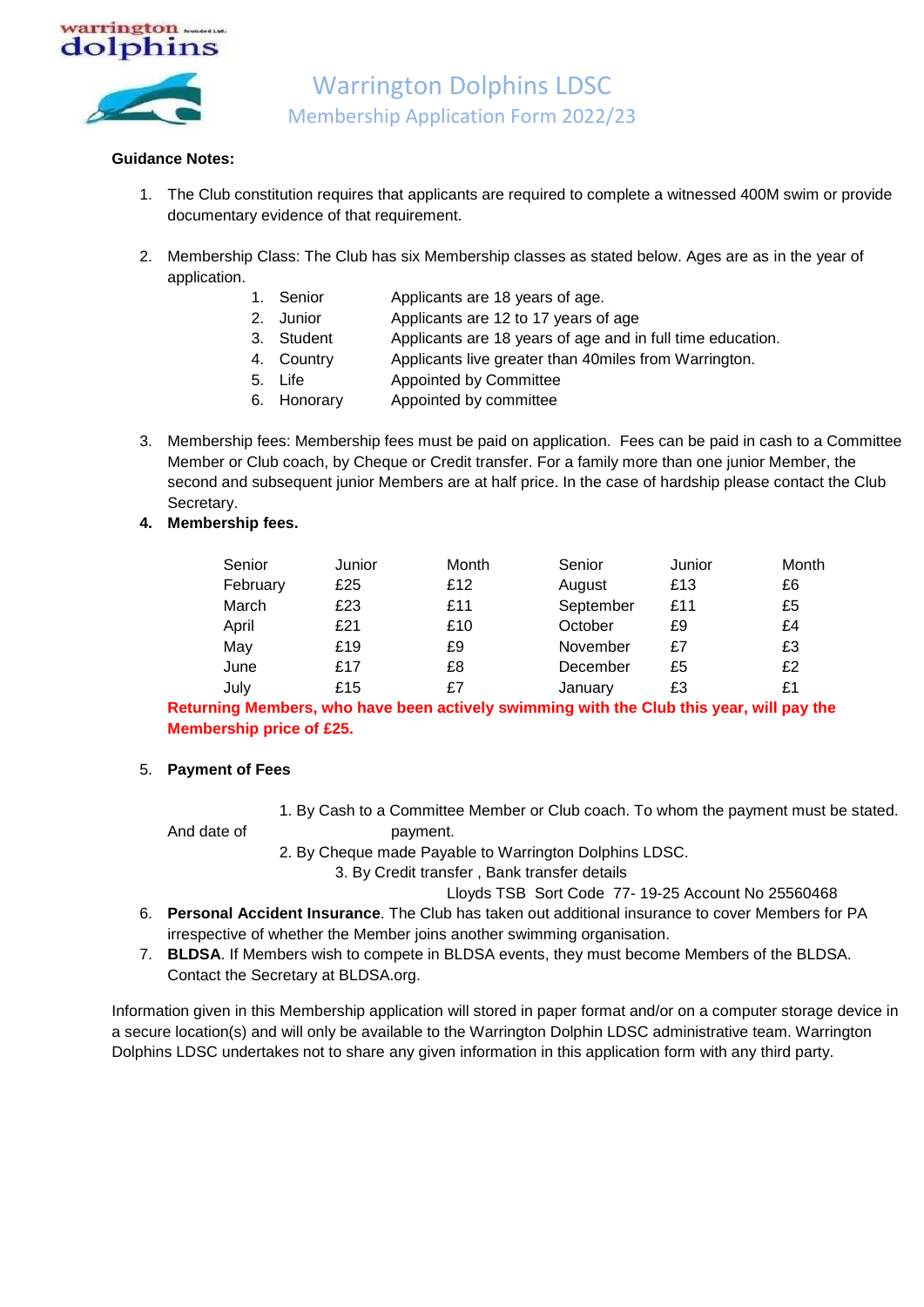| <b>Returning Member</b> |  |
|-------------------------|--|
| New Member              |  |

| Personal Details         |             |           |            |  |
|--------------------------|-------------|-----------|------------|--|
| Surname:                 | Forname(s): |           | <b>DOB</b> |  |
| Address                  |             | Post code | Gender:    |  |
| Telephone N <sup>o</sup> | Landline    | Mobile    |            |  |
| Email address:           |             |           |            |  |

| <b>Emergency Contact Telephone Contacts</b> |          |        |  |  |
|---------------------------------------------|----------|--------|--|--|
| Telephone N <sup>o</sup>                    | Landline | Mobile |  |  |
| Relationship                                |          |        |  |  |

| <b>Medical Declaration</b>          |        |         |  |  |
|-------------------------------------|--------|---------|--|--|
| Do you have any medical conditions  | Yes/No | Details |  |  |
| Requiring any special medication or |        |         |  |  |
| Treatment                           |        |         |  |  |
|                                     |        |         |  |  |
|                                     |        |         |  |  |
|                                     |        |         |  |  |
|                                     |        |         |  |  |

| <b>Disability Declaration</b>      |        |         |  |  |  |
|------------------------------------|--------|---------|--|--|--|
| Do you have any disability that we | Yes/No | Details |  |  |  |
| Should be aware of?                |        |         |  |  |  |
| Do you need any assistance         |        |         |  |  |  |
| Entering the water?                |        |         |  |  |  |
|                                    |        |         |  |  |  |
|                                    |        |         |  |  |  |
|                                    |        |         |  |  |  |

# Media

The Club may, for promotional purposes, take photographs at Club events and publish these photographs along with names and results in the Media.

If you do wish information and/or photographs about yourself displayed in the media please check this box.